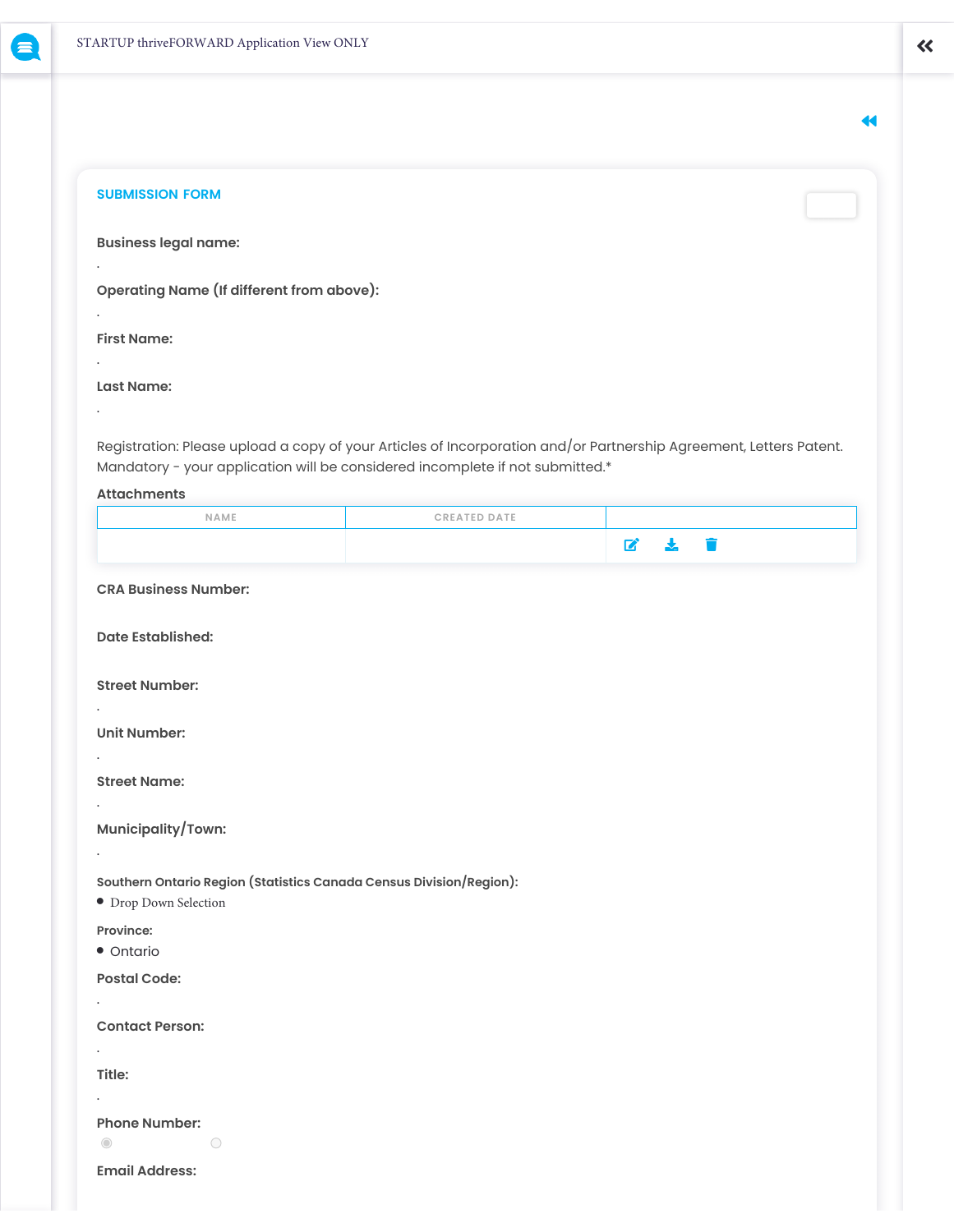

**Website URL:**

.

.

. .

.

.

.

.

.

.

.

.

**Social Media Link:**

**Describe your startup in 10 words or less:**

**Organization Classification - Three Digit NAICS Code:** To identify the NAICS code descriptions, please consult this source: **[NAICS Canada 2012.](https://www23.statcan.gc.ca/imdb/p3VD.pl?Function=getVDPage1&db=imdb&dis=2&adm=8&TVD=118464)**

Select the most accurate description based on the two digit NAICS code number that best describes your business.

**Type of for-profit business/organization:** Drop down selection

**Please tell us about your startup, your product or service, commercialization and your core competitive advantage:**

**How many founders/senior management team members would you like to add? Up to 10**

**Founder/Senior Management Team Member 1:**

**Founder/Senior Management Team Member 1 Title:**

**Founder/Senior Management Team Member 1 Project Role:**

**Current Sales (Total sales in your last complete fiscal year \$CAD):**

**Sales in Canada:**

**Sales in North America:**

**Outside North America:**

**Monthly Net Burn Rate:**

**Current Cash Reserve**

Certification of Matching Private Investment:

Please provide the following information on previous capital (non-government-sourced) that has been raised by your startup (total amount raised on or after April 19, 2021 must be equal to CAD \$25,000 or more):

**How many investments would you like to add? (Multiple # allowed) Investor Name (Lead): Investor Type:** Drop Down Selection

**Investment Type:**

Drop Down Selection

**Amount (Example: For \$25,000, enter 25000):**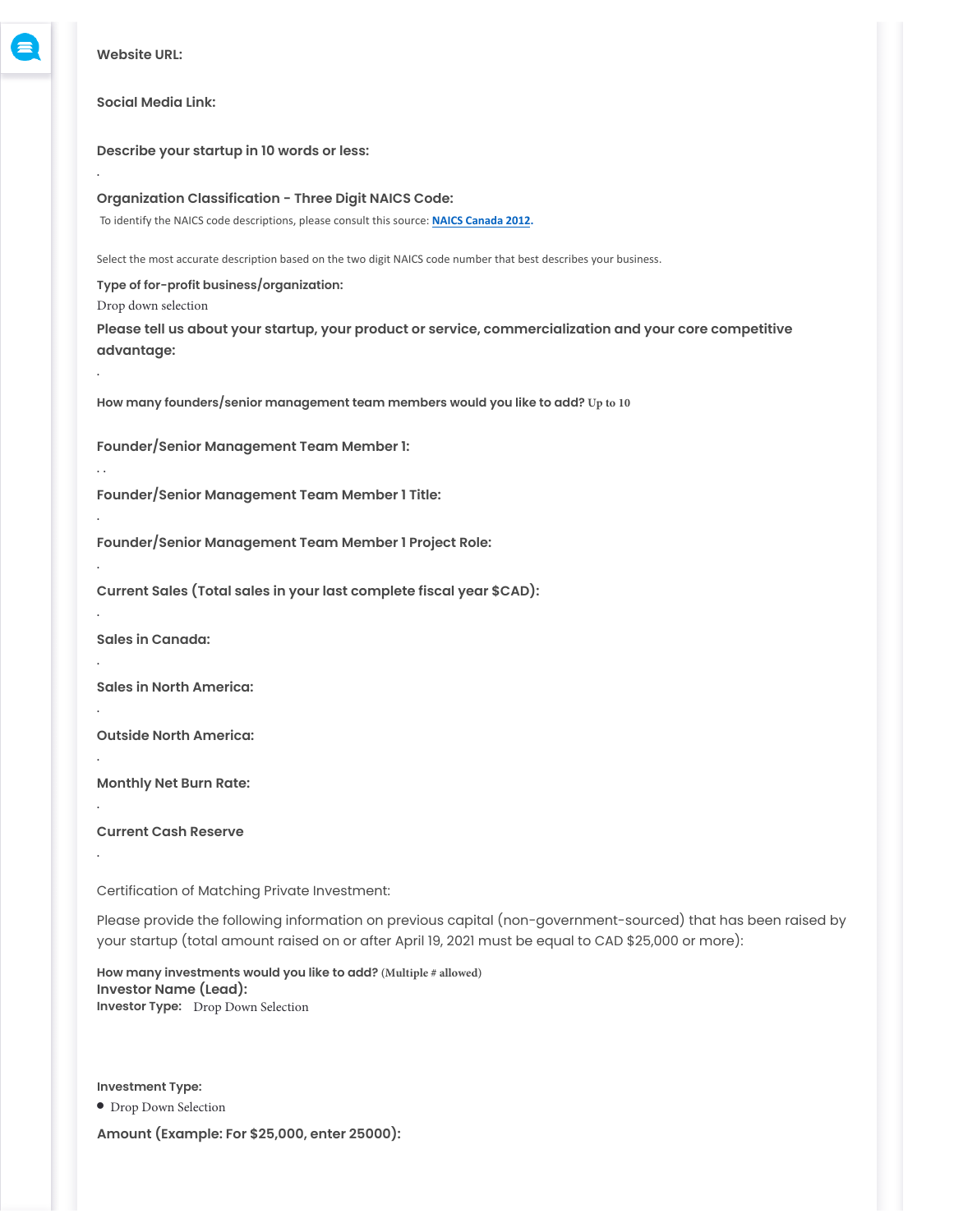

## **Upload Term Sheet:**

 $\mathbf{r}$ 

Bank Statements: As substantiation, please upload current business bank statement showing available cash reserve\*

| <b>Attachments</b>                                                      |                                                                                                                                                                                                     |              |                                                                                                                                                                                                                                                                                                                                                                                                                                                                                                                                                                                                                            |
|-------------------------------------------------------------------------|-----------------------------------------------------------------------------------------------------------------------------------------------------------------------------------------------------|--------------|----------------------------------------------------------------------------------------------------------------------------------------------------------------------------------------------------------------------------------------------------------------------------------------------------------------------------------------------------------------------------------------------------------------------------------------------------------------------------------------------------------------------------------------------------------------------------------------------------------------------------|
| NAME                                                                    | <b>CREATED DATE</b>                                                                                                                                                                                 |              |                                                                                                                                                                                                                                                                                                                                                                                                                                                                                                                                                                                                                            |
| <b>Bank Statement</b>                                                   |                                                                                                                                                                                                     | $\mathbf{z}$ | SET AS LOGO                                                                                                                                                                                                                                                                                                                                                                                                                                                                                                                                                                                                                |
| <b>Project Name:</b>                                                    |                                                                                                                                                                                                     |              |                                                                                                                                                                                                                                                                                                                                                                                                                                                                                                                                                                                                                            |
|                                                                         |                                                                                                                                                                                                     |              |                                                                                                                                                                                                                                                                                                                                                                                                                                                                                                                                                                                                                            |
| <b>Project Start Date:</b>                                              |                                                                                                                                                                                                     |              |                                                                                                                                                                                                                                                                                                                                                                                                                                                                                                                                                                                                                            |
|                                                                         |                                                                                                                                                                                                     |              |                                                                                                                                                                                                                                                                                                                                                                                                                                                                                                                                                                                                                            |
| <b>Project End Date:</b>                                                |                                                                                                                                                                                                     |              |                                                                                                                                                                                                                                                                                                                                                                                                                                                                                                                                                                                                                            |
|                                                                         | Brief description of project activities you will be undertaking during the project:                                                                                                                 |              |                                                                                                                                                                                                                                                                                                                                                                                                                                                                                                                                                                                                                            |
| Project Milestone:                                                      |                                                                                                                                                                                                     |              |                                                                                                                                                                                                                                                                                                                                                                                                                                                                                                                                                                                                                            |
|                                                                         | (What major strategic milestone will be achieved as an outcome of your project)                                                                                                                     |              |                                                                                                                                                                                                                                                                                                                                                                                                                                                                                                                                                                                                                            |
|                                                                         | Milestones are major incremental objectives with outcomes you intend to achieve as a direct result of your project.                                                                                 |              |                                                                                                                                                                                                                                                                                                                                                                                                                                                                                                                                                                                                                            |
| 31, 2023.<br><b>Major Project Milestone:</b>                            |                                                                                                                                                                                                     |              | The timeline for achieving the milestone triggers the release of approved thriveFORWARD matching funding and must be no later than December                                                                                                                                                                                                                                                                                                                                                                                                                                                                                |
| <b>Timeline</b>                                                         |                                                                                                                                                                                                     |              |                                                                                                                                                                                                                                                                                                                                                                                                                                                                                                                                                                                                                            |
|                                                                         |                                                                                                                                                                                                     |              |                                                                                                                                                                                                                                                                                                                                                                                                                                                                                                                                                                                                                            |
|                                                                         | Outcome (Identify measurable result and critical issues resolved):                                                                                                                                  |              |                                                                                                                                                                                                                                                                                                                                                                                                                                                                                                                                                                                                                            |
| Other Government Funding:                                               |                                                                                                                                                                                                     |              |                                                                                                                                                                                                                                                                                                                                                                                                                                                                                                                                                                                                                            |
| $\bullet$ 1<br>Source:<br>Amount:<br><b>Status:</b> Drop Down Selection | Please disclose any government funding including tax credits previously received or an cipated to be received by your organization:<br>How many government funding sources would you like to share? |              |                                                                                                                                                                                                                                                                                                                                                                                                                                                                                                                                                                                                                            |
| <b>DIVERSITY &amp; INCLUSION</b>                                        |                                                                                                                                                                                                     |              |                                                                                                                                                                                                                                                                                                                                                                                                                                                                                                                                                                                                                            |
|                                                                         |                                                                                                                                                                                                     |              | The NCFDC recognize that many under-represented groups face unique economic challenges. Understanding that participation of under-represented<br>groups is an integral part of building strong and inclusive communities, NCFDC endeavours to provide inclusive programming to support equity and<br>inclusion in all of our initiatives. Project evaluation and scoring will include an assessment of how your organization supports equity, diversity and<br>inclusive growth. If your organization does not align with or support the groups set out below, or you do not wish to declare your status, leave the fields |

blank.

**Please indicate if your organization is led or majority led by one or more of the following under-represented groups:**

**Please indicate if your project will influence any of the following inclusive growth priorities:**

**Is your organization signed up as a participant under Canada's 50-30 Challenge?**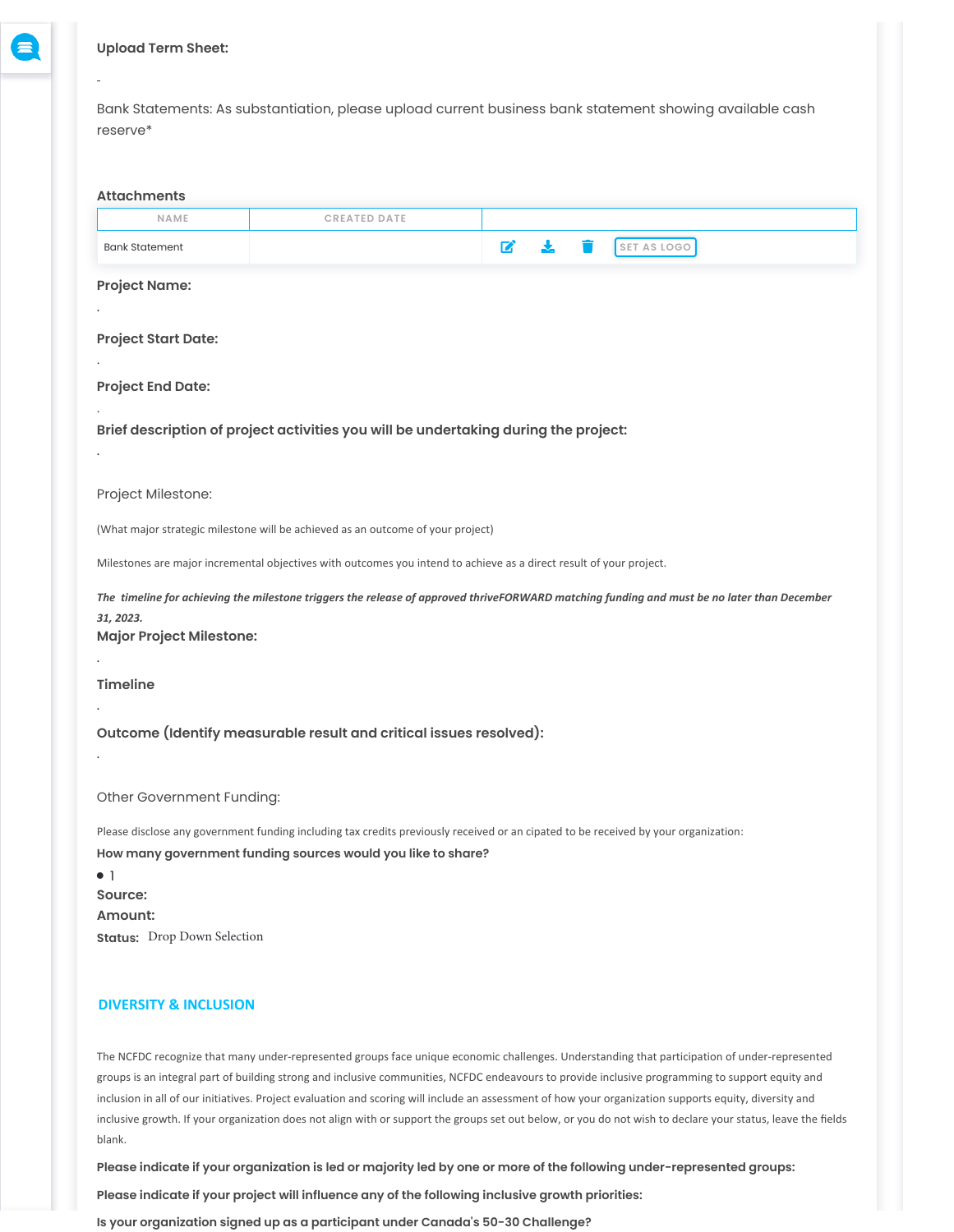$\bullet$ 

.

.

.

.

.

.

.

.

.

.

.

.

.

.

.

**Are members of your team GBA+ Certified?**

**Current # of Permanent FTE Jobs at time of Application:**

**Current # of Temporary Jobs at time of Application:**

**Based on current jobs, how many permanent FTE jobs do you forecast to be maintained at project completion?** 

**Based on current jobs, how many temporary FTE jobs do you forecast will be maintained at project completion?** 

**Forecasted new permanent FTE jobs created at project completion:**

**Forecasted new temporary FTE jobs created at project completion:**

### **Job Definitions**

**Full-time equivalent (FTE)** is equivalent to one employee working full time or more than one person part-time, such that the total working time is the equivalent of one person working full-time. Generally, full-time positions will involve between 35 and 40 hours in a regular workweek. An FTE calculation is the total hours worked in a week divided by the regular workweek. FTEs do not include positions created as a result of subcontracts to undertake work on the project (e.g. construction, suppliers, etc.).

**Permanent job** is a position without a fixed end date.

**Temporary job** is defined as a temporary or contract position with a fixed end date.

**Maintained** refers to employment that existed prior to the project, but which would not have continued, or would have been unlikely to continue, if the project had not been funded.

Forecasted Value of Sales Generated by Commercializing: **New Products (Specify):**

**Total Forecasted Value \$:**

**New Services (Specify):**

**Total Forecasted Value \$:**

**New Processes (Specify):**

**Total Forecasted Value \$:**

**# New Markets Accessed:**

**# New Partnerships/Collaborations:**

**# New IP Registrations/Patents Submitted:**

Only this section (the Project Summary component of the application) is shared with the Collaborative Panel. Therefore, we encourage you to address each element of the evaluation criteria in your summary. No other sec on of the application form will be shared with the **[Collabora](https://ncfdc.ca/)tive Panel**.

Projects will be evaluated using the following five equally weighted criteria for a total possible score of 100 as follows: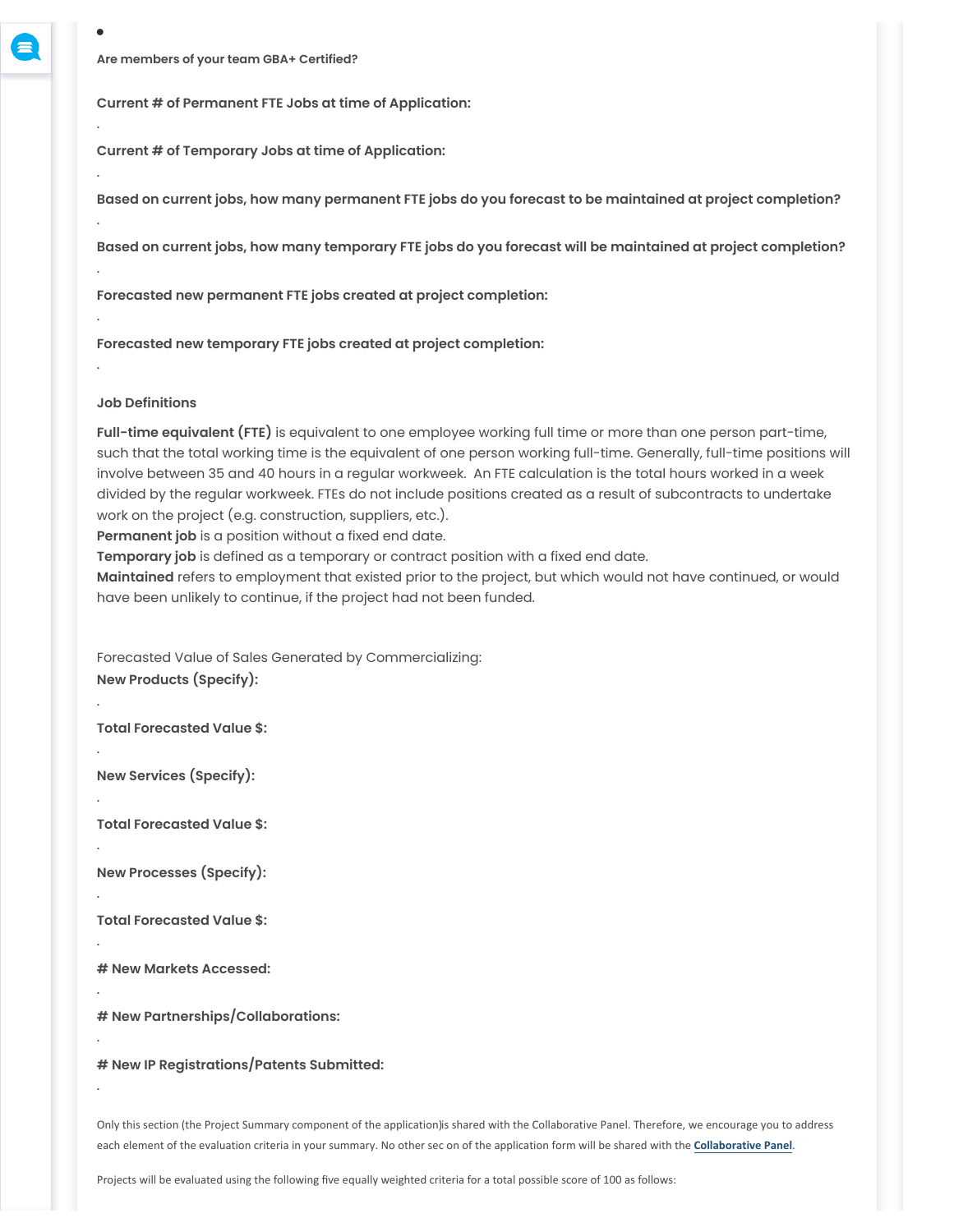- Company/organization name, location and sector;
	- Details on the core technology, proposed project activity and the major strategic milestone you will achieve as a result of the activity, total project costs and requested funding;
	- Details on how the project is supporting the five elements of the Evaluation Criteria (Please list each element and address as applicable):

(1)Future-proofing, Resilience and Business Growth; (2) Job Impacts; (3) Going Green or Digital Technology Adoption; (4) Critical Sectors; (5) Diversity and Inclusion.

| <b>Element</b>                                               | <b>Description</b>                                                                                                                                                                                                                                                                                                                                                                                                                                                                                                                                                               | <b>Points</b> |
|--------------------------------------------------------------|----------------------------------------------------------------------------------------------------------------------------------------------------------------------------------------------------------------------------------------------------------------------------------------------------------------------------------------------------------------------------------------------------------------------------------------------------------------------------------------------------------------------------------------------------------------------------------|---------------|
| Future-proofing,<br><b>Resilience and Business</b><br>Growth | Assessment of the viability and impact of proposed project outcomes in terms of<br>business growth, resiliency/future-proofing, scale-up/market expansion,<br>increased sales (domestic and/or foreign), supply chain adaptation, market<br>diversification and other activities that will contribute to sustainable economic<br>growth and support identified Critical Sectors.                                                                                                                                                                                                 |               |
| Job Impacts                                                  | Consideration of the number of FTE (Full-Time Equivalent) jobs the project will<br>create and/or maintain in Southern Ontario.                                                                                                                                                                                                                                                                                                                                                                                                                                                   | 20            |
| Going Green, or Digital<br><b>Technology Adoption</b>        | Investing in adoption of advanced technology, with prioritization of:<br>Cleantech, OR;<br>۰<br>Digital adoption (such as cybersecurity readiness, productivity<br>۰<br>enhancement, operational resilience).                                                                                                                                                                                                                                                                                                                                                                    | 20            |
| <b>Critical Sectors</b>                                      | Within or impacting food production, medical supplies or bio-manufacturing<br>sectors.                                                                                                                                                                                                                                                                                                                                                                                                                                                                                           | 20            |
| Diversity and Inclusion                                      | Business owned or majority-led by underrepresented groups, such as:<br>۰<br>Indigenous peoples, members of racialized communities, women, youth,<br>LGBTQ2IA+, persons with disabilities, newcomers to Canada, and<br>members of official language minority communities, AND/OR;<br>Businesses with a diverse workforce, active HR/workforce development<br>programs, businesses that are GBA+ certified, signatories to the 50-30<br>Challenge, and/or have other progressive policy and governance<br>initiatives in place that substantially address diversity and inclusion. | 20            |

# **Project Summary:** . *28,000 Character Maximum*

# **CANADIAN ENVIRONMENTAL ASSESSMENT ACT 2021 (CEAA) QUESTIONNAIRE**

**Is the eligible project a "designated project" under the IAA or designated by the Minister of Environment? Refer to the list of designated projects**

No

**Is the "project" located on federal lands, and have a physical activity in relation to the physical work?**

 $\bullet$  No

This project is not a "designated project" under the IAA, and is not on federal lands. No further action is required.

**Notes**

- 1. **The type of project activity determines whether the project is a "designated project." The Regulations Designating Physical [Activities under the Impact Assessment Act are available here: http://www.gazette.gc.ca/rp-pr/p2/2019/2019-08-21/html/sor](http://www.gazette.gc.ca/rp-pr/p2/2019/2019-08-21/html/sor-dors285-eng.html)dors285-eng.html**
- 2. **The Guide to Preparing a Project Description is located here: https://www.canada.ca/en/impact-assessment[agency/services/policy-guidance/practitioners-guide-impact-assessment- act/guide-preparing-project-description](https://www.canada.ca/en/impact-assessment-agency/services/policy-guidance/practitioners-guide-impact-assessment-%20act/guide-preparing-project-description-detailed-project-description.html)detailed-project-description.html**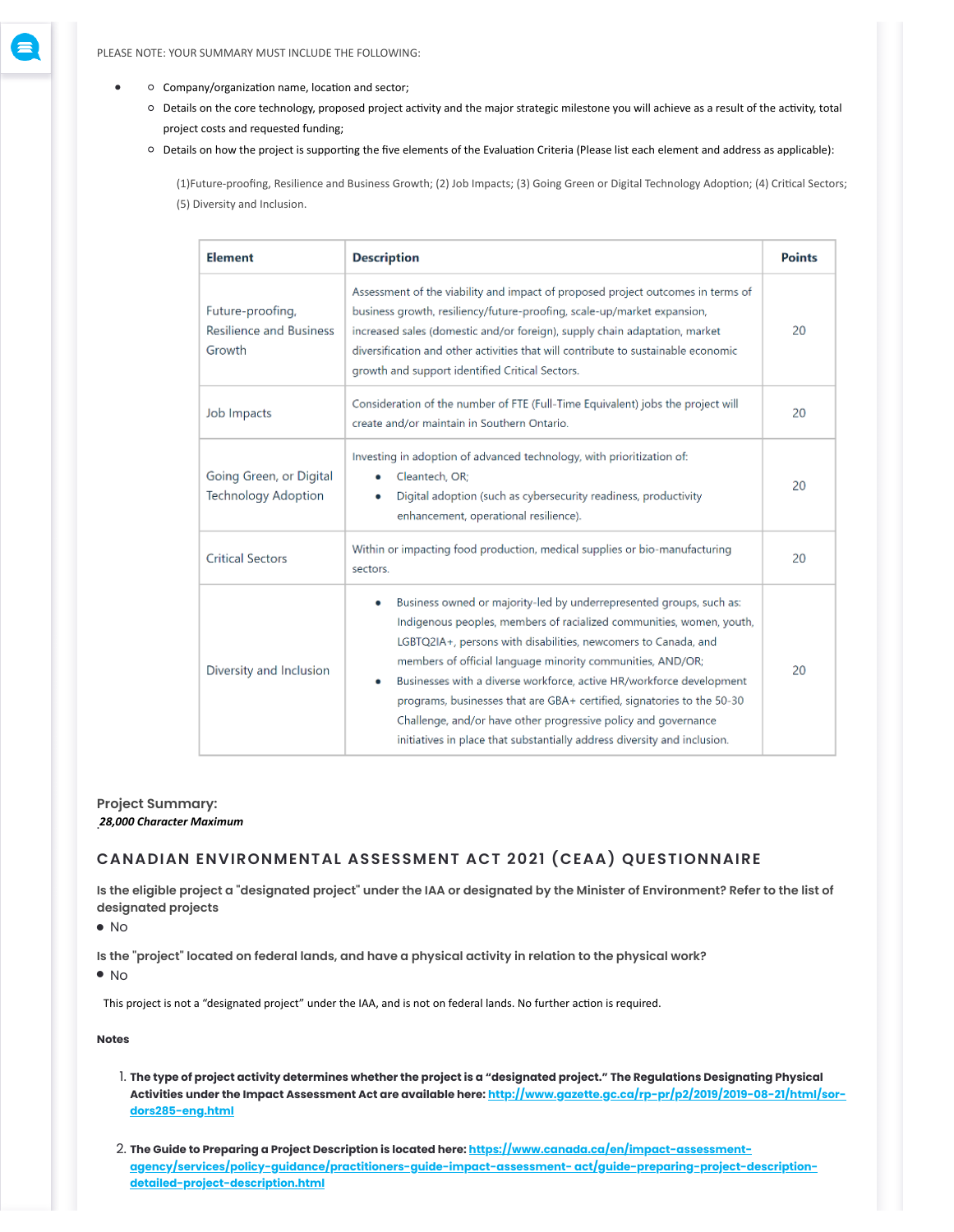3. **Physical activities include the construction, maintenance or repair of a physical work. Federal lands are defined in the**

**Impact Assessment Act as:**

- **lands that belong to Her Majesty in right of Canada, or that Her Majesty in right of Canada has the power to dispose of, and all waters on and airspace above those lands, other than lands under the administration and control of the Commissioner of Yukon, the Northwest Territories or Nunavut;**
- **the following lands and areas:**
	- **the internal waters of Canada, in any area of the sea not within a province,**
	- **the territorial sea of Canada, in any area of the sea not within a province,**
	- **the exclusive economic zone of Canada, and (iv) the continental shelf of Canada; and**
- **reserves, surrendered lands and any other lands that are set apart for the use and benefit of a band and that are subject to the Indian Act, and all waters on and airspace above those reserves or lands.**

**Use the following federal lands searchable databases:**

**[Directory of Federal Real Property](https://www.tbs-sct.gc.ca/dfrp-rbif/home-accueil-eng.aspx)**

#### **[Pickering Lands](https://www.tc.gc.ca/eng/ontario/pickering-menu-1362.htm)**

### **[First Nations reserves](https://sidait-atris.aadnc-aandc.gc.ca/atris_online/home-accueil.aspx)**

## **ABORIGINAL DUTY TO CONSULT ASSESSMENT**

The proposed project can be excluded from the DTC process if all of the activities proposed by the project fall under one of the following categories.

- □ The project consists exclusively of activities where there is no physical impact (e.g., attending a conference, marketing development, buying equipment, hiring staff, administrative costs, investments in capital investment funds, conducting feasibility studies).
- □ The project includes only minor construction work (i.e., does not include activities such as excavating, clearing trees, paths, building and repairing roads or bridges, or erecting large structures) and there is no prospect of directly or indirectly impacting potential or established aboriginal and/or treaty rights\* through land, water, or air.
- □ The project activities will be conducted on a site that is developed and used (e.g., an existing industrial park, and urban centre) and there is no possibility of directly or indirectly affecting potential or established aboriginal and/or treaty rights\* through land, water, or air.

\* "Potential or established aboriginal and/or treaty rights" could include such activities as logging, hunting, fishing, trapping, harvesting, and gathering.

#### **Do all of the proposed project activities fall under one of these categories?**

### Yes

You may wish to provide additional information about your Startup and/or your project, such as: a Business Model Canvas, Pitch Deck, Investment Proposal, Business Plan/Executive Summary, Project Management/Planning Documents, Public IP Filings, Resumes/CVs of Founders/Key Personnel, links to online publications, earned media, relevant studies and reports, market validation, and any other sources of interest.

#### **Attachments**

| NAME    | <b>CREATED DATE</b> |  |
|---------|---------------------|--|
| No Data |                     |  |

### **E-SIGNATURE**

As the lead contact and as an authorized signing officer of the Applicant, I certify to NCFDC, that:

1. The principals of the Applicant have been notified and consented to the funder collecting, using, retaining and disclosing the information contained in this application for the limited purpose of determining eligibility for funding as is required by law and by the NCFDC. I understand that the NCFDC will handle personal and confidential corporate information in strict confidence in accordance with Federal privacy law.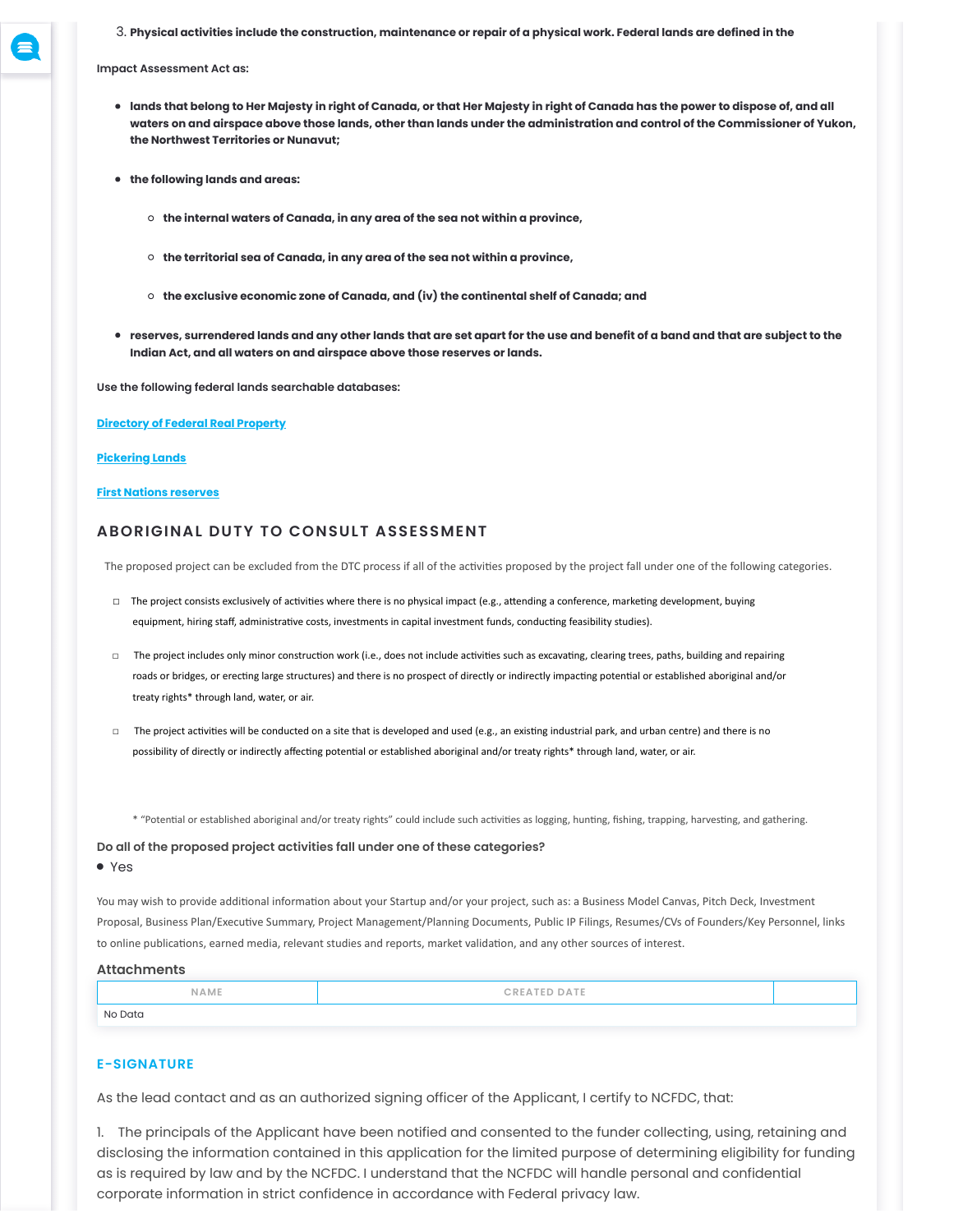2. The information contained in this application is true and complete in all respects. If the NCFDC discovers that this application contains a material misrepresentation, this application shall be deemed to be withdrawn immediately by the Applicant.

3. The Applicant understands that by submitting this application it will undergo a due diligence process associated with review and assessment of this application by NCFDC and that additional information, substantiation or documentation may be requested.

4. The Applicant certifies that financial assistance from the NCFDC is a significant factor in the decision to proceed with this project.

5. As part of its project assessment process, the NCFDC requires that all projects conform to the Canadian Environmental Assessment Act, 2012 (CEAA).

6. The Applicant acknowledges that he/she is not aware of any violation with respect to conflict of interest with this application. The applicant further confirms that he/she has not engaged the services of a lobbyist for the advancement of this application.

7. The Applicant certifies that any former public office holder or former public servant that derives benefit from this agreement will be in compliance with the Conflict of Interest Act and the Values and Ethics Code for the Public Sector.

8. The applicant warrants that they are in good standing with Revenue Canada, Municipalities and other Government Ministries/Agencies.

9. The Applicant acknowledges that any approved Project will be the subject of public announcements.

10. I understand that Project Summaries are shared with the Collaborative Panel for the limited purpose of evaluation of the strategic merit and economic benefit of the project.

11. The applicant warrants that they have obtained and will maintain General Liability and Property Damage insurance for the duration of the project, and will provide certificate(s) of insurance upon the request of NCFDC.

12. I have read and understand this application and guidelines and will submit the required information with this proposal. I understand incomplete applications cannot be assessed and will be deemed ineligible.

 $\bullet$  | agree

**Authorizing Official Contact Information:** 

. .

.

.

.

**Title:**

**Phone:**

**Email:**